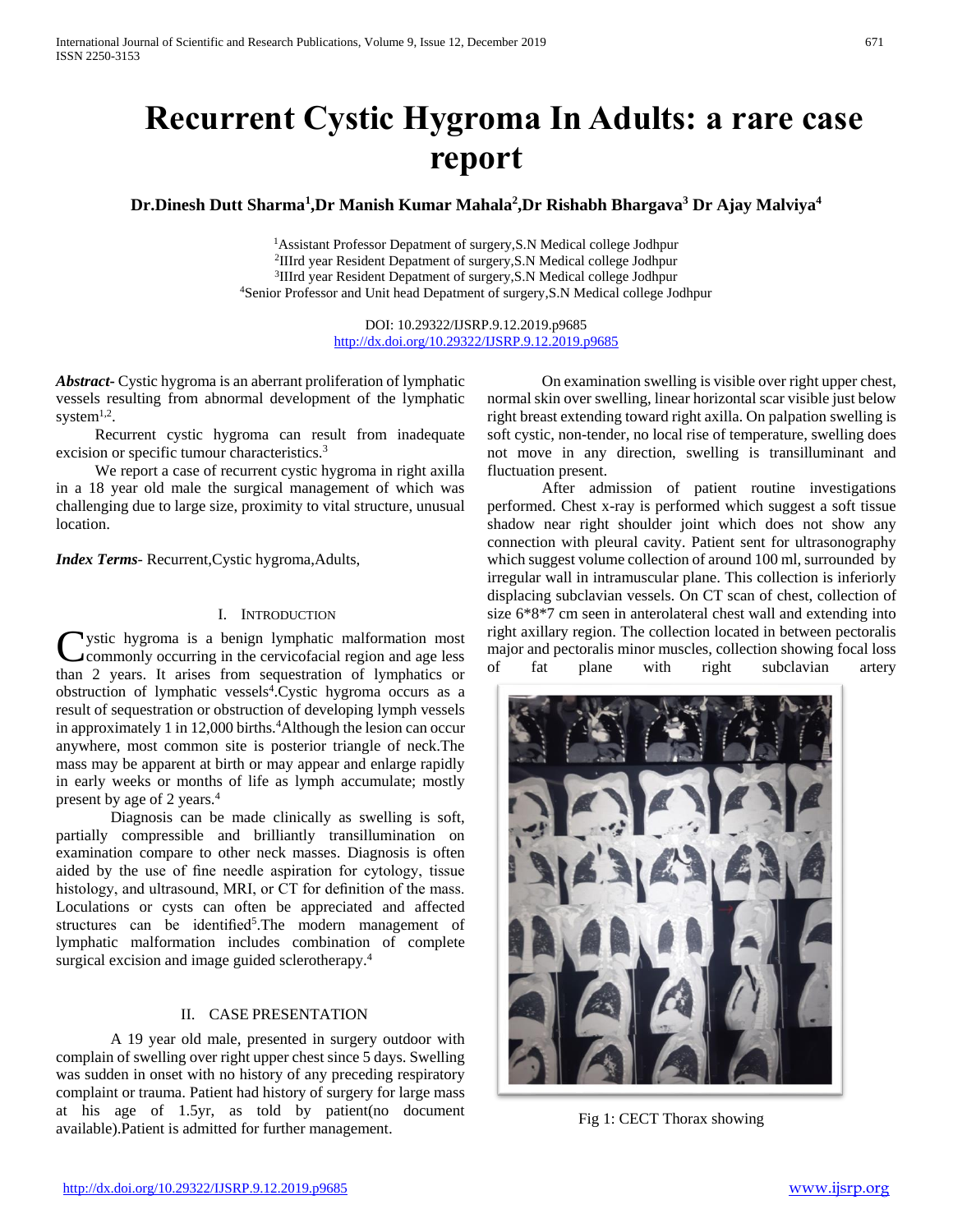The patient und erwent surgical exploration of lesion, incision made over swelling along with skin crease extending towards axilla. The mass was encapsulated within a thin wall and adherent to pectoralis major and pectoralis minor muscles. Adhesions were divided by blunt dissection by artery forceps. Complete removal of wall of cyst were achieved. All the important nerves and arteries encountered during dissection are preserved. Macroscopically lesion measured 8\*7 cm in horizontal and vertical dimensions. Histopathological examination revealed cystic space lined with endothelium like cells consistent with diagnosis of cystic hygroma.



**Fig 2: Intra operative picture of Cystic**

Hygroma anterior chest wall

 Post-operatively patient recovered well without any movement restriction of shoulder joint. Patient discharged on postoperative day three after removal of suction drain and histopathological examination report received.



**Fig 3: Represents Histopathological image of cystic hygroma**

# III. DISCUSSION

 Most cystic hygromas present in-utero or in infancy and therefore most of the literature on management focuses on paediatric cases. Cystic hygroma considered to arise from congenital malformation of the lymphatic system in which a failure of communication between the lymphatic and venous pathways leads to lymph accumulation. The effect of these lesions depends on their position and their relationship to surrounding structures. Most common adult presentation is of a painless lump in an otherwise asymptomatic patient.<sup>6</sup>

 Differential diagnosis for a cystic hygroma includes soft tissue sarcoma, abscess synovial cyst and haematoma.<sup>7</sup> Although it was strongly suspected in initial examination as in this case patient had history of surgery in his childhood and swelling was transilluminant.

 Pre-operative investigations were done to findout the location of the lesion and its relation to surrounding vital structures and also because of the extreme rarity of this condition in adults.

 Treatment of cystic hygroma historically required surgical excision<sup>8</sup>.In this case it was considered that the ideal treatment would be complete surgical excision. Successful surgical excision has been found to correlate histology, encapsulation completeness.

 Complications of surgery like scar, injury to blood vessels and nerves wound infection and recurrence were informed to patients before consent was obtained for surgery.

 Although sclerotherapy is now well established in treatment of neonatal and paediatric cystic hygroma, there have been very few case reported of its use in adults. Some success has been observed in small number of adults with sclerotherapy agents such as OK-432.9